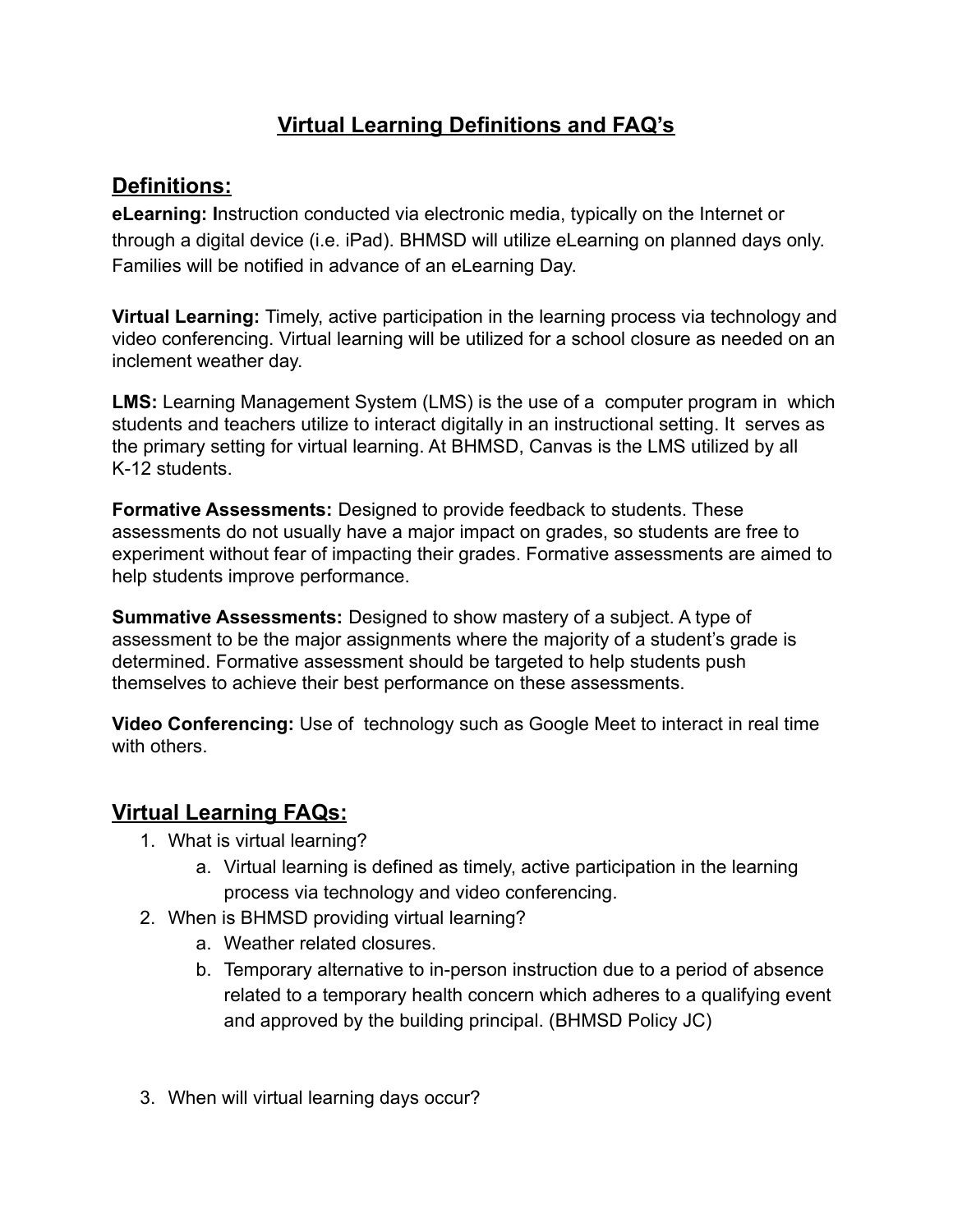- a. The district may authorize virtual learning days during inclement weather school closings or in a case of a crisis emergency.
- 4. How will students and parents be informed that a virtual learning day has been authorized?
	- a. The school district will issue a school messenger notification through the automated call service to inform students and parents of a virtual learning day. In addition, the notification will be posted on the school website, Twitter, Facebook, local radio, and local television broadcasts.
- 5. Who decides if virtual learning days will occur?
	- a. District Administrators, the Wells County Health Department, or state/national officials will determine when/if virtual learning days will occur.
- 6. Will virtual learning days impact any after-school activities?
	- a. After-school activities following virtual learning days may or may not be impacted and will be determined on a student safety basis.
- 7. Who will take part in virtual learning days?
	- a. All parties involved in the instructional process of students will take part in virtual learning days: students, teachers, administrators, parents etc.
- 8. Do students with identified special learning needs have an alternative means to access their education on virtual days?
	- a. Yes, individual supports, services, and accommodations for students with an Individual Education Plan (IEP), Individual Learning Plan (ILP), or a Section 504 Plan are reviewed, discussed, and agreed upon at the student's case conference committee meeting, a Section 504 meeting, or general education plan meeting.
- 9. What materials/coursework will be covered on virtual learning days?
	- a. Educators will focus on continuing the instructional process during virtual learning days. This may occur in the form of new material and/or standard mastery or review.
- 10.When will material/coursework be due?
	- a. The expectation for the completion of virtual learning assignments/tasks is for students to complete assigned work during the virtual learning day. All assignments will be due as assigned by the teacher.
- 11. Will material/coursework completed during virtual learning be scored/graded?
	- a. Yes, material/coursework along with corresponding assignments/tasks may be scored/graded and included in a student's overall grade for the course.
- 12.How will students be informed of material/coursework during a virtual learning day?